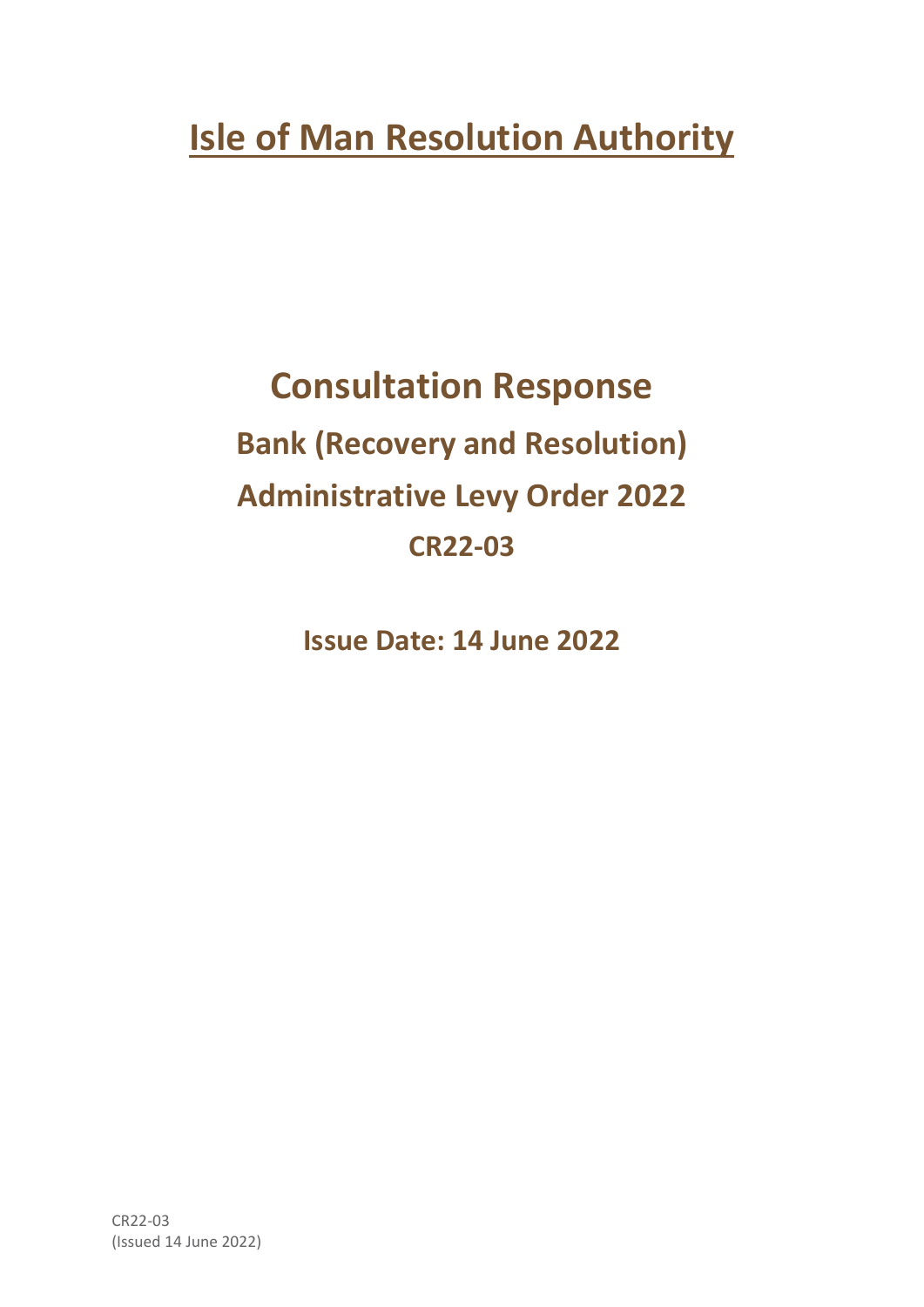## **Contents**

| 3.                                                                               |  |  |  |  |  |
|----------------------------------------------------------------------------------|--|--|--|--|--|
|                                                                                  |  |  |  |  |  |
| Appendix A - List of Groups to which this Consultation Response has been sent  6 |  |  |  |  |  |

## <span id="page-1-0"></span>**Glossary**

| <b>Authority</b> | Isle of Man Financial Services Authority, acting as the Resolution |  |
|------------------|--------------------------------------------------------------------|--|
|                  | Authority for the Isle of Man                                      |  |
| BRRA20           | Bank (Recovery and Resolution) Act 2020                            |  |
| <b>FSA08</b>     | <b>Financial Services Act 2008</b>                                 |  |
| Op-costs         | The cost of the ongoing administrative operations of the Authority |  |
| <b>The Order</b> | Bank (Recovery and Resolution) Administrative Levy Order 2022      |  |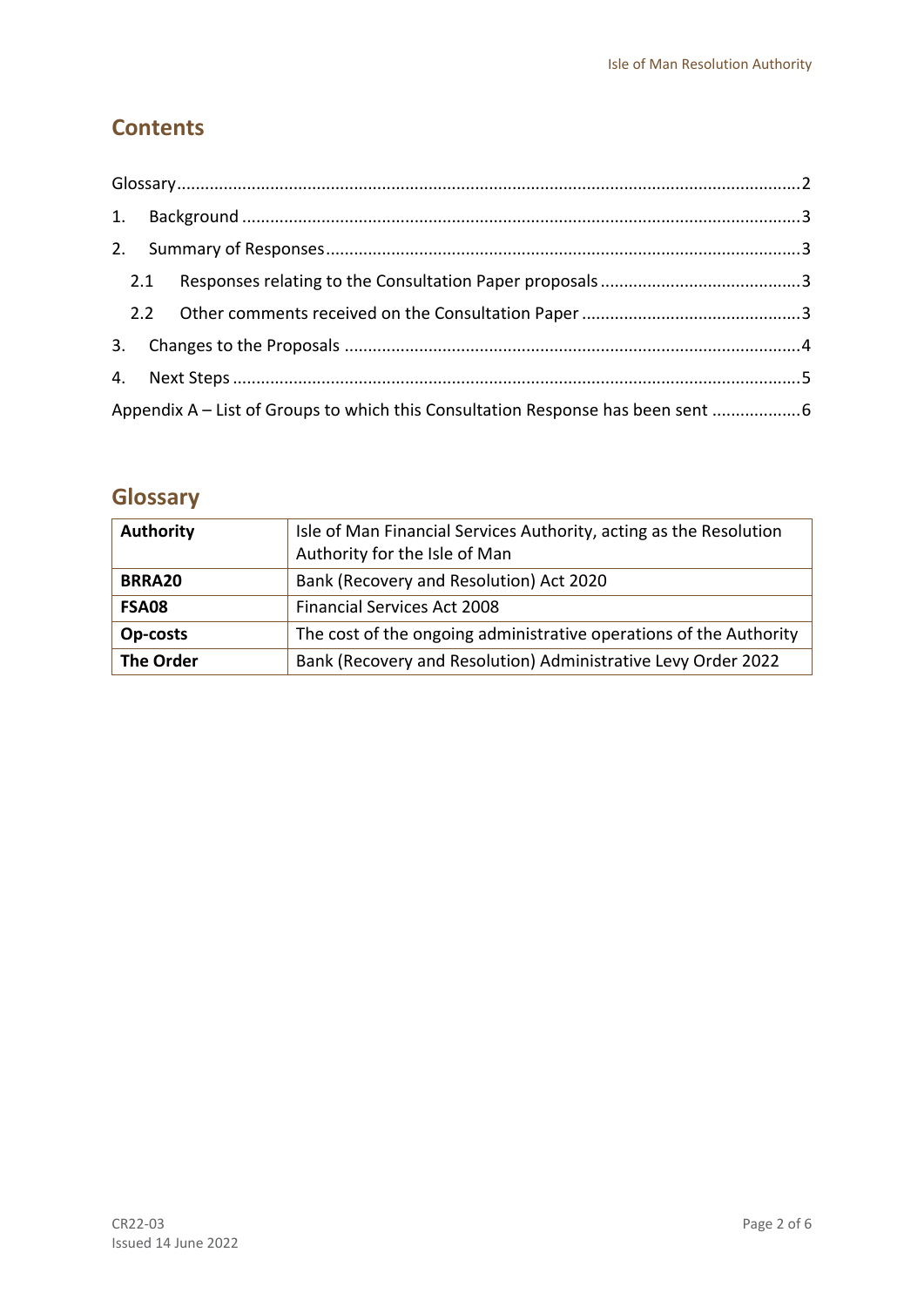## <span id="page-2-0"></span>**1. Background**

This Consultation Response is issued by the Authority to provide feedback in respect of Consultation Paper CP22-02<sup>1</sup> .

The purpose of the consultation was to obtain views and evidence in relation to the proposed Bank (Recovery and Resolution) Administrative Levy Order 2022 ('the Order').

Once the Order comes into effect, it will impose a levy on banks to fund the ongoing operational costs of the Authority. Such costs are different to the expenses that may be incurred should there be an actual bank resolution event. In those circumstances, the recovery of resolution-related costs would be dealt with in the manner set out in Section 37 of BRRA20.

## <span id="page-2-1"></span>**2. Summary of Responses**

### <span id="page-2-2"></span>**2.1 Responses relating to the Consultation Paper proposals**

The Authority received six responses to the Consultation Paper.

One response was received from a licensed entity that does not operate as a bank. Four responses were from banks. One response was provided by an industry body.

Four respondents queried whether the proposed basis of allocation of costs was equitable and whether this might be reviewed in future.

#### **Authority response:**

This matter was raised by respondents to the Authority's previous consultation on this topic, CP21-02 Link: [https://consult.gov.im/financial-services-authority/admin-expenses](https://consult.gov.im/financial-services-authority/admin-expenses-resolution-authority/results/resolutionop-costsconsultationpaper040221.pdf)[resolution-authority/results/resolutionop-costsconsultationpaper040221.pdf.](https://consult.gov.im/financial-services-authority/admin-expenses-resolution-authority/results/resolutionop-costsconsultationpaper040221.pdf) As there has been no substantive change to the banking environment in the Isle of Man, the Authority's response given in the Consultation Response CR21-02 Link: [https://consult.gov.im/financial-services-authority/admin-expenses-resolution](https://consult.gov.im/financial-services-authority/admin-expenses-resolution-authority/results/resolutionadminexpensesconsultationresponsedocumentapril2021.pdf)[authority/results/resolutionadminexpensesconsultationresponsedocumentapril2021.pdf](https://consult.gov.im/financial-services-authority/admin-expenses-resolution-authority/results/resolutionadminexpensesconsultationresponsedocumentapril2021.pdf) published on 21 April 2021, remains unchanged.

### <span id="page-2-3"></span>**2.2 Other comments received on the Consultation Paper**

One respondent asked for any material increase to the forecast levy to be subject to a further consultation with the banks affected.

-

<sup>1</sup> Consultation Paper CP22-02: [https://consult.gov.im/financial-services-authority/bank-recovery-resolution](https://consult.gov.im/financial-services-authority/bank-recovery-resolution-admin-levy-order-2022/supporting_documents/Consultation%20Paper.pdf)[admin-levy-order-2022/supporting\\_documents/Consultation%20Paper.pdf](https://consult.gov.im/financial-services-authority/bank-recovery-resolution-admin-levy-order-2022/supporting_documents/Consultation%20Paper.pdf)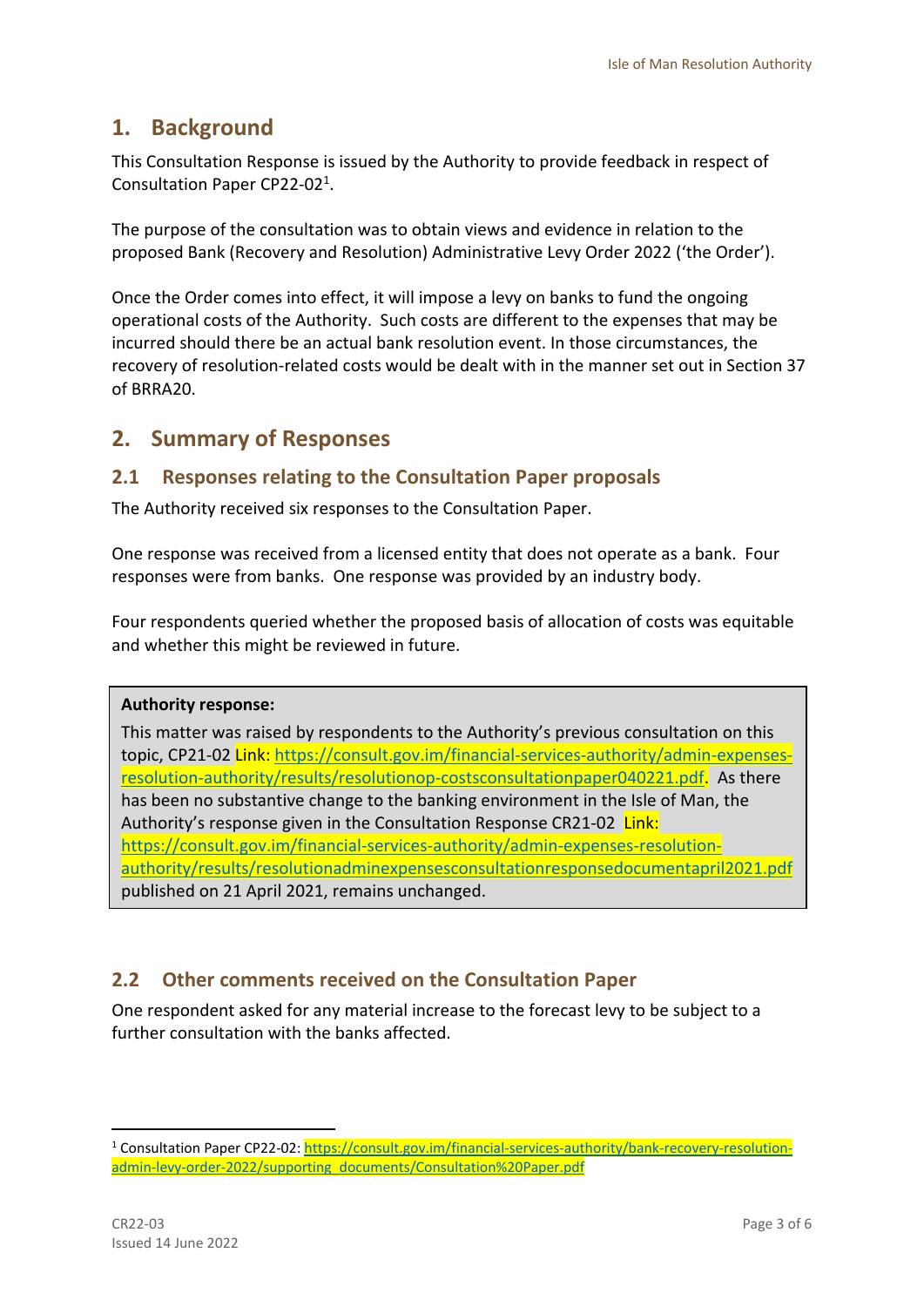#### **Authority response:**

Due to smaller costs than had been projected, the actual levy will be lower than forecast. However, if the amount had gone up materially, the Authority would have informed the relevant banks by email in such cases.

One respondent was concerned that an additional levy on banks might be seen as a disincentive to banks wishing to carry on business in the Isle of Man, with the effect of reducing the number of banks that offer services to the TCSP sector.

**Authority response:** 

Whilst the Authority understands the point being made by the respondent, we consider that the resolution Op-costs levy would be unlikely to be material to any decision to remain in the market.

## <span id="page-3-0"></span>**3. Changes to the Proposals**

An indicative range for the full-year annualised costs was provided in the Consultation Paper CP21-02 issued on 8 February 2021 of £180,000 to £200,000, to be recovered from banks.

The actual operational expenditure of the Authority for the period from 1 April 2021 to 31 March 2022 is shown below.

| Authority Costs Breakdown 1 April 2021 to 31 March 2022 |             |  |  |  |
|---------------------------------------------------------|-------------|--|--|--|
| <b>Salaries</b>                                         | 118,981.785 |  |  |  |
| <b>Training</b>                                         | 739.15      |  |  |  |
| <b>Professional services</b>                            |             |  |  |  |
| <b>Travel</b>                                           |             |  |  |  |
| <b>Total</b>                                            | 119,720.90  |  |  |  |

Dividing the total expenditure for 2021/2022 equally between the 11 Class 1(1) and Class 1(2) banks that were licensed on 31 March 2022, means that the figure to be levied per bank will be **£10,883.72.** This figure is lower than the projected levy of £12,516 per bank that was indicated in the Consultation Paper CP22-02.

The projected annual expenditure had been based inter alia on the Authority employing two members of staff. However, for most of 2021/22, only one member of staff was employed, resulting in lower expenditure than was projected. A second member of staff has now been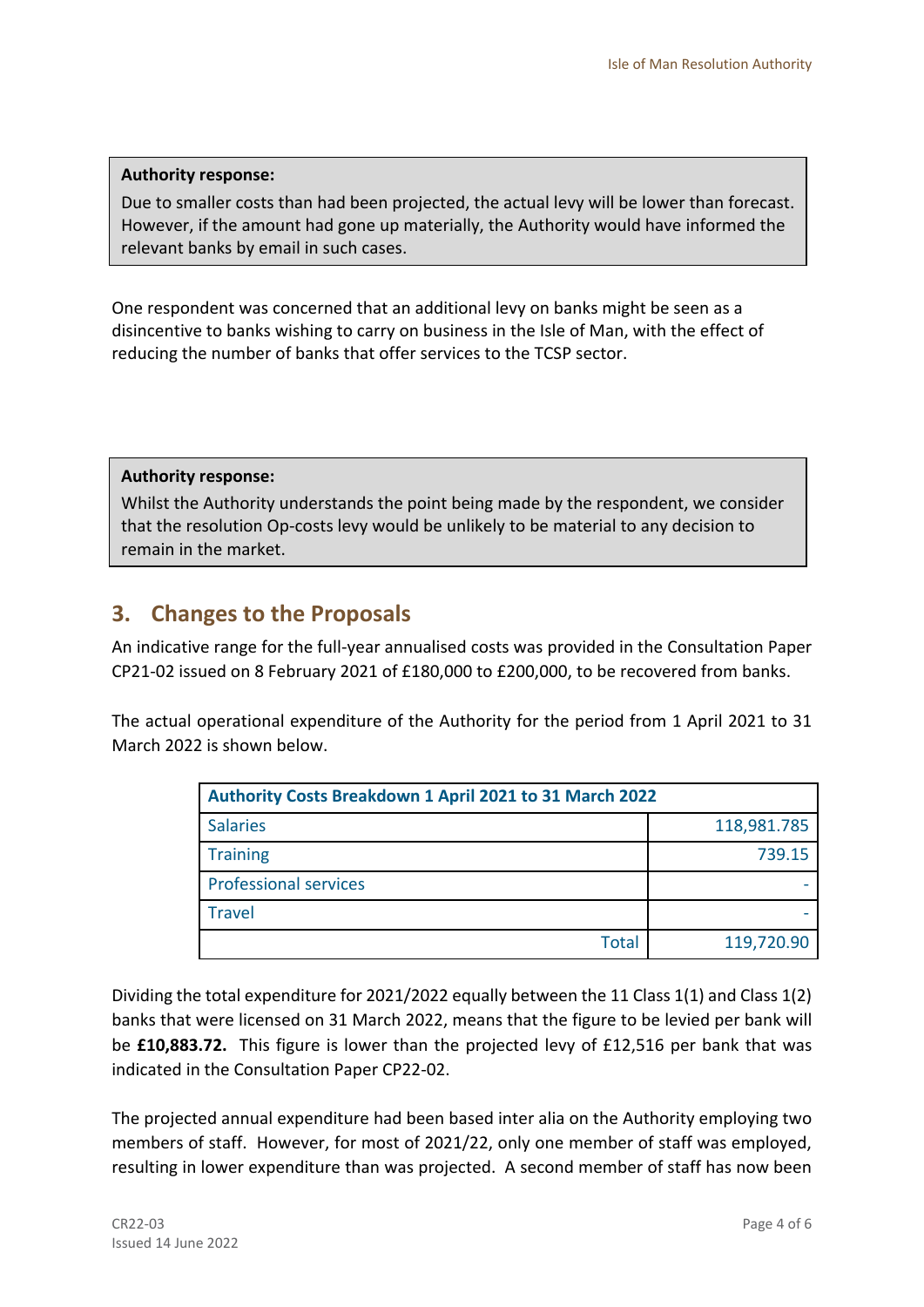recruited, who joined the Authority during April 2022. Consequently, it is anticipated that the Authority's operational expenses for 2022/2023 will more closely match the projected level.

## <span id="page-4-0"></span>**4. Next Steps**

The Authority is grateful to all those parties who provided a response to this consultation. We note that, although concerns regarding equitable allocation of costs were raised, a response had been provided to these concerns previously, and there were no new substantive comments received in respect of the proposals contained in the Consultation Paper.

The Authority will seek to have the Order laid before Tynwald for approval in July 2022, after which Levy Notices will be issued, with payment required by 31 October 2022, i.e. 3 months after the Order comes into operation.

In case of any query, please contact the undersigned —

**Mrs Ruth Baxendale Isle of Man Financial Services Authority** PO Box 58, Finch Hill House, Bucks Road, Douglas Isle of Man, IM99 1DT **Email:** ruth.baxendale@iomfsa.im **Telephone:** +44 (0) 1624 689376